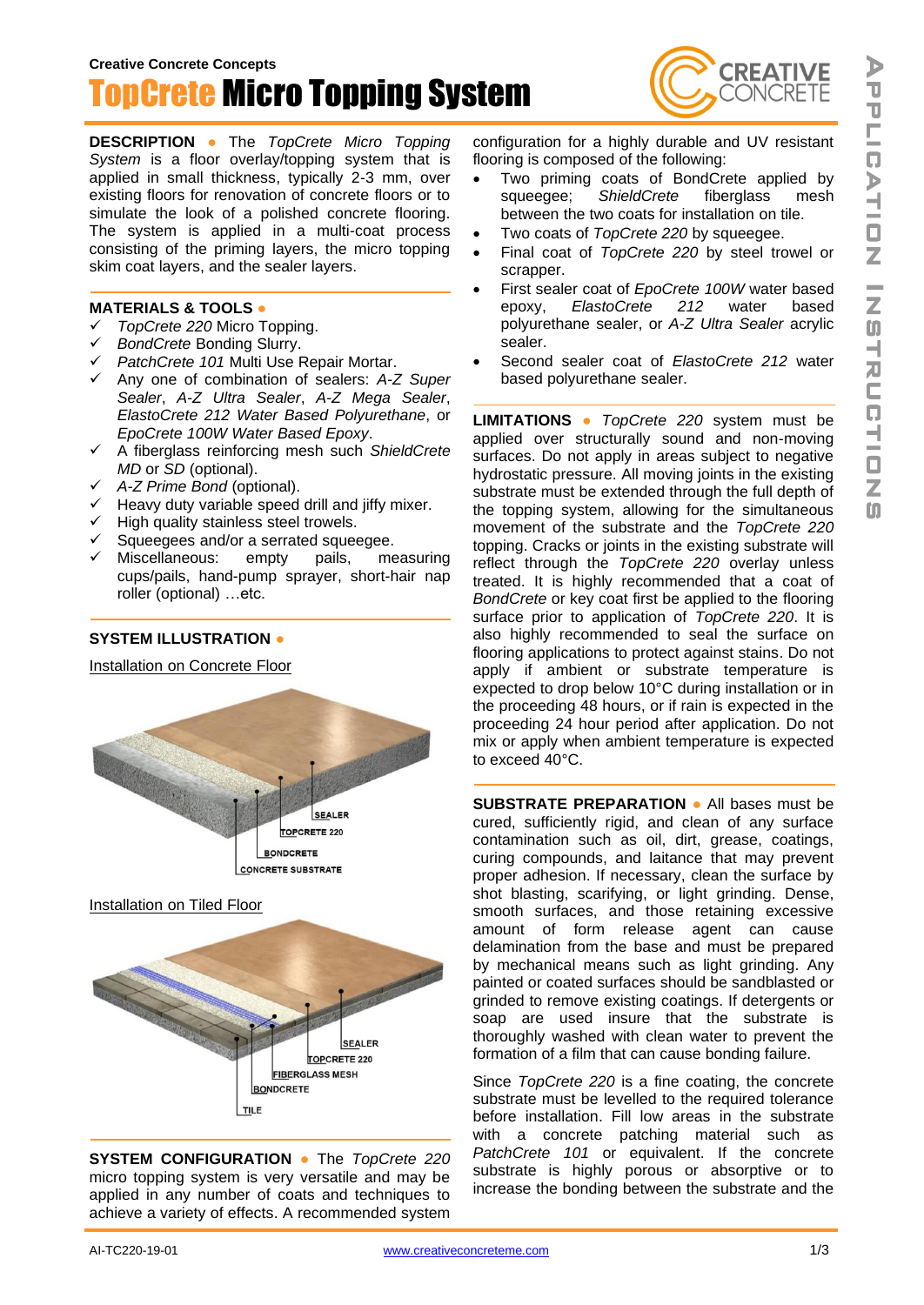

patching material, prime with surface of the concrete with *A-Z Primer Bond* or *A-Z Hi Bond*.

Surrounding areas should be covered and protected from material spills and equipment contact. Rope off work area and close off to traffic and other trades until after the sealing stage.

All cracks larger than hairline shall be considered as moving and must be repaired with *MortCrete 3000 Epoxy Mortar* and fiberglass mesh; apply silica aggregates over the wet epoxy mortar to provide mechanical keying. All delaminated and spalled areas of concrete shall be repaired prior to application with *PatchCrete 101 Multi-Use Repair Mortar*. Remove all unsound concrete. Patches shall be flush with the surrounding surface and shall match the texture of existing surfaces. If the concrete substrate is highly porous or of questionable integrity, it may be primed with *A-Z PrimeBond* by spray application.

For old concrete surfaces, it is recommended to water the surface of the concrete at least one day before application of the sealer. Do not apply excessive amounts of water that might cause moisture to be trapped in the concrete. If applying over polished surfaces such as cementitious terrazzo tile or power trowelled concrete surfaces, it is recommended to open the pours of the substrate by light grind, sanding, or acid itching. Make sure to thoroughly clean the surface from any resulting debris or dust by washing with clean water.

**PRIMING •** Before application of the primer, lightly mist the surface of the substrate with a hand-pump sprayer. A coat of *BondCrete* must first be applied to the substrate in order to unify the surface absorption and provide mechanical keying to the overlay. Mix the BondCrete powder with water at a one-to-one ratio or as desired to produce a low to medium viscosity compound; use a drill-mounted jeffy-type mixer and mix for five minutes. Pour the mix over the substrate and spread around using a squeegee to cover and wet the entire surface of the substrate. The first coat should also cover any small holes in the substrate that might not have been filled with a concrete patching compound, but should not be used to level the substrate surface or fill major holes or patches. Allow the first coat to dry completely before applying the second coat, preferably overnight or as weather conditions permit. The second coat should produce a uniform surface with a light texture. After the secofand coat has dried completely, use a medium grit sandpaper to remove any bumps or clots formed on the *BondCrete* surface.

If applying on a tiled surface or a concrete surface of questionable quality and/or hairline cracks, it is recommended to embed fiberglass mesh such as *ShieldCrete SD* or *MD* between the two *BondCrete* coats. Pre-cut the fiberglass mesh in sheet sizes that are easy to handle, then place with the curled face down on the wet surface of the first *BondCrete* coat. Allow to dry over night then apply the second coat of *BondCrete*; a third coat may have to be applied to cover the mesh completely. Alternatively, the second *BondCrete* coat may be applied with a serrated squeegee in order to increase the application thickness. In any case, do not allow the mesh grid to show through; it should be completely covered by the *BondCrete* layer.

Allow the final BondCrete coat to dry completely before application of the *TopCrete 220* micro topping, preferably overnight or as weather conditions allow.

**MIXING ●** Mixing should be done with a drill mounted jiffy-type mixer at low speeds or a paddle type mixer. Always add clean potable water first. Mixing duration should last for five minutes to insure proper color and material dispersion within the mix. The water to powder mixing ratio depends on the application method and intended effect. A water to powder ratio of 1 to 1 or 1.5 gives a fluid consistency suitable for squeegee or roll application. For trowel or scrapper application, a water to powder ratio of 1 to 2 or 3 may be used.

**APPLICATION ●** *TopCrete 220* may be applied by sponge, brush, roll, spray, or trowel, depending on the intended effect. The number of coats applied depends on the desired effect, and in general it is recommended up thickness of the system over multi coats rather than in a single application. The system may be configured in any number of ways, but it is recommended to apply a minimum of two coats of *TopCrete 220*, with the first coat applied by squeegee. Allow each coat to dry completely before applying the second coat. In any case, never apply *TopCrete 220* by trowel or scrapper unless it is the final coat; a steel trowel closes off the pours and prevents subsequent layers of *TopCrete 220* from adhering well. The method of application of the final coat depends on the desired look: a squeegee or roll application will give a monotone color effect and lightly textured surface, whereas a steel trowel or scrapper will give a variegated color effect and a smooth, polished surface. For best results and a durable flooring, it is recommended to apply the first two coats by squeegee and the final coat by trowel or scrapper.

**CURING ●** DO NOT WATER CURE. *TopCrete 220* is self curing and must only be air cured. The overlay must be left to cure for a minimum of 24 hours prior to sealing.